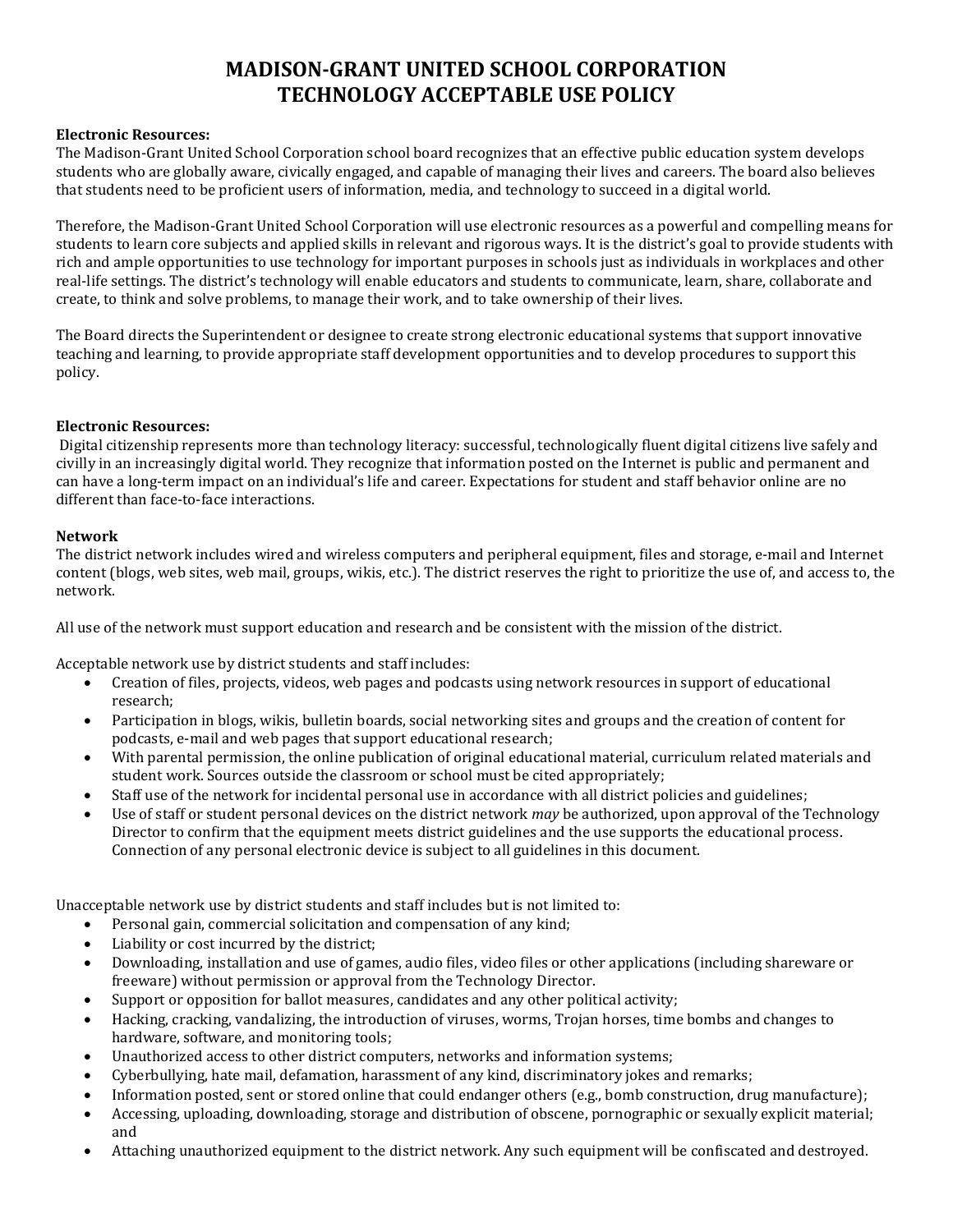The district will not be responsible for any damages suffered by any user, including but not limited to, loss of data resulting from delays, non-deliveries, mis-deliveries or service interruptions caused by its own negligence or any other errors or omissions. The district will not be responsible for unauthorized financial obligations resulting from the use of, or access to, the district's computer network or the Internet.

# **Internet Safety: Personal Information and Inappropriate Content**

Students and staff should not reveal personal information, including a home address and phone number, on web sites, blogs, podcasts, videos, wikis, e-mail or as content on any other electronic medium.

Students and staff should not reveal personal information about another individual on any electronic medium.

No student pictures or names can be published on any class, school or district web site unless the appropriate permission has been verified according to district policy.

If students encounter dangerous or inappropriate information or messages, they should notify the appropriate school authority immediately.

#### **Filtering and Monitoring**

Filtering software is used to block or filter access to visual depictions that are obscene and all child pornography in accordance with the Children's Internet Protection Act (CIPA). Other objectionable material could be filtered. The determination of what constitutes "other objectionable" material is a local decision.

- Filtering software is not 100% effective. While filters make it more difficult for objectionable material to be received or accessed; filters are not a solution in themselves. Every user must take responsibility for his or her use of the network and Internet and avoid objectionable sites;
- Any attempts to defeat or bypass the district's Internet filter or conceal Internet activity are prohibited: proxies, https, special ports, modifications to district browser settings and any other techniques designed to evade filtering or enable the publication of inappropriate content;
- E-mail inconsistent with the educational and research mission of the district will be considered SPAM and blocked from entering district e-mail boxes;
- The district will provide appropriate adult supervision of Internet use. The first line of defense in controlling access by minors to inappropriate material on the Internet is deliberate and consistent monitoring of student access to district computers;
- Staff members who supervise students, control electronic equipment or have occasion to observe student use of said equipment online, must make a reasonable effort to monitor the use of this equipment to assure that student use conforms to the mission and goals of the district; and
- Staff must make a reasonable effort to become familiar with the Internet and to monitor, instruct and assist effectively.

#### **Copyright**

Downloading, copying, duplicating and distributing software, music, sound files, movies, images or other copyrighted materials without the specific written permission of the copyright owner is generally prohibited. However, the duplication and distribution of materials for educational purposes are permitted when such duplication and distribution fall within the Fair Use Doctrine of the United States Copyright Law (Title 17, USC) and content is cited appropriately.

All student work is copyrighted. Permission to publish any student work requires permission from the parent or guardian.

#### **Network Security and Privacy**

Passwords are the first level of security for a user account. System logins and accounts are to be used only by the authorized owner of the account, for authorized district purposes. Students and staff are responsible for all activity on their account and must not share their account password.

These procedures are designed to safeguard network user accounts:

- Change passwords according to district policy;
- Do not use another user's account;
- Do not insert passwords into e-mail or other communications;
- If you write down your account password, keep it out of sight;
- Do not store passwords in a file without encryption;
- Do not use the "remember password" feature of Internet browsers; and
- Lock the screen, or log off, if leaving the computer.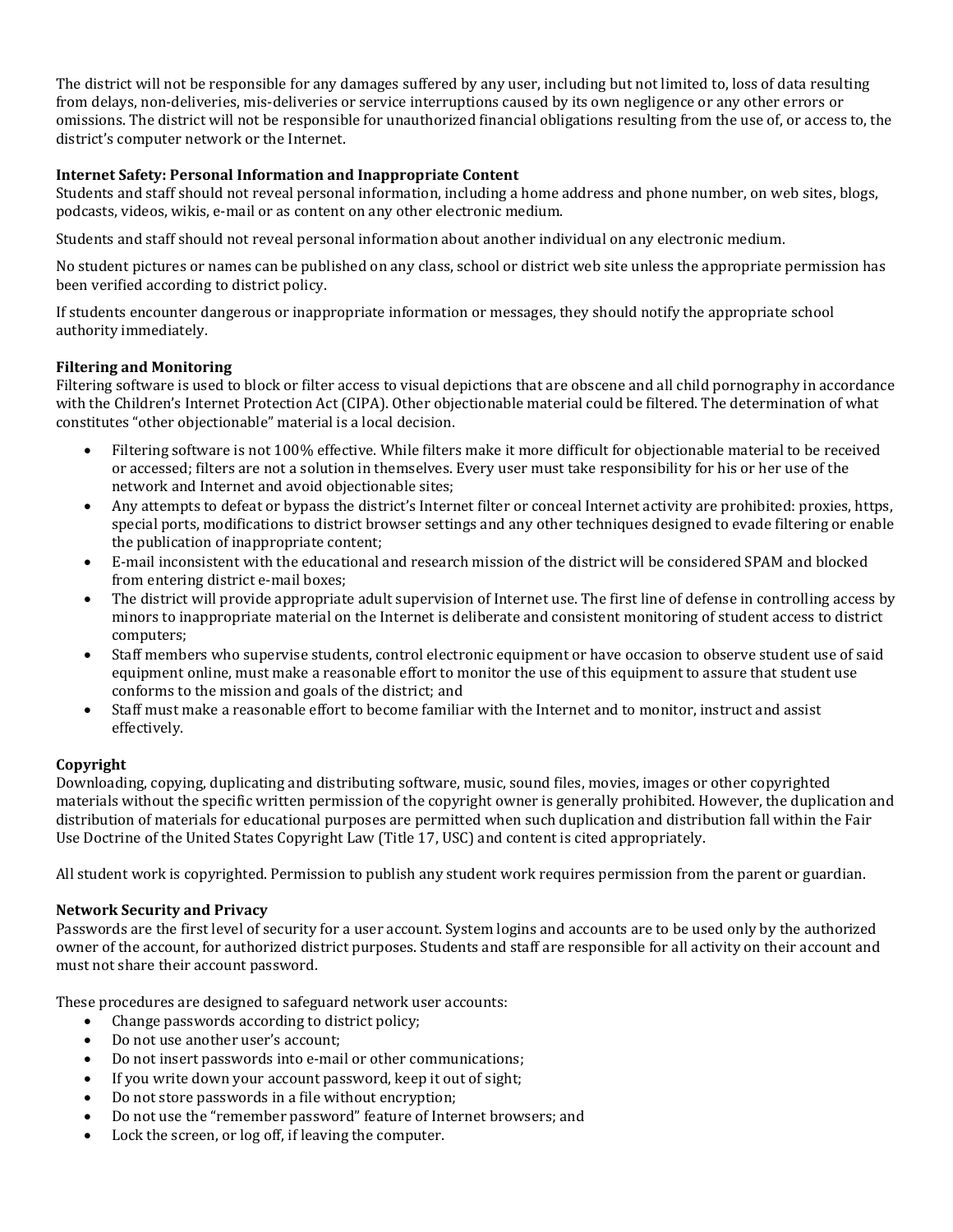# **Student Data is Confidential**

District staff must maintain the confidentiality of student data in accordance with the Family Education Rights and Privacy Act (FERPA).

## **No Expectation of Privacy**

The district provides the network system, e-mail and Internet access as a tool for education and research in support of the district's mission. The district reserves the right to monitor, inspect, copy, review and store, without prior notice, information about the content and usage of:

- The network;
- User files and disk space utilization;
- User applications and bandwidth utilization;
- User document files, folders and electronic communications;
- E-mail;
- Internet access; and
- Any and all information transmitted or received in connection with network and e-mail use.

No student or staff user should have any expectation of privacy when using the district's network. The district reserves the right to disclose any electronic message to law enforcement officials or third parties as appropriate. All documents are subject to the public records disclosure laws of the State of Indiana.

# **Archive and Backup**

Backup is made of all district e-mail correspondence for purposes of public disclosure and disaster recovery. Barring power outage or intermittent technical issues, staff and student files are backed up on district servers nightly – Monday through Friday.

# **Disciplinary Action**

All users of the district's electronic resources are required to comply with the district's policy and procedures.

Violation of any of the conditions of use explained in this policy could be cause for disciplinary action, including suspension or expulsion from school and suspension or revocation of network and computer access privileges.